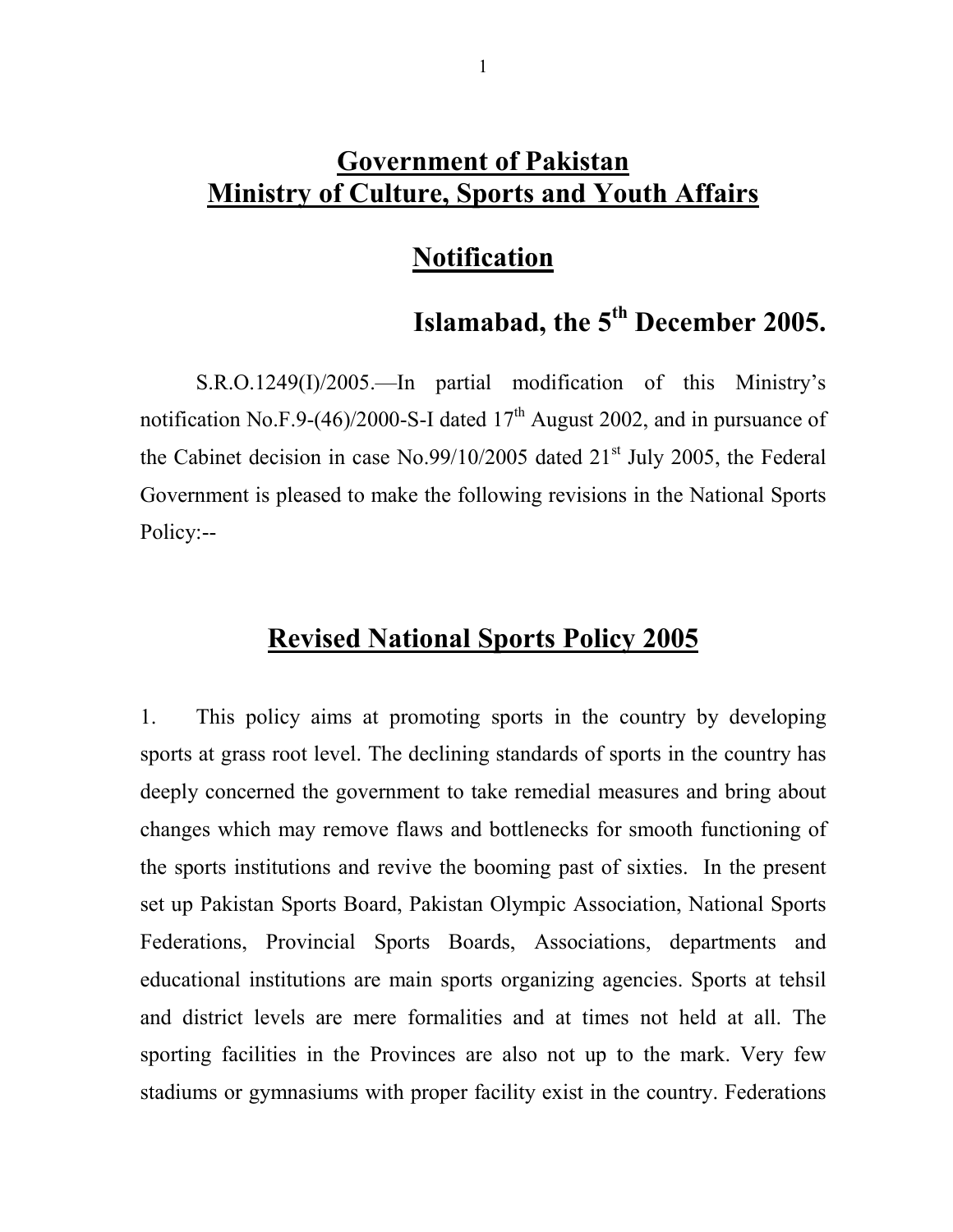have their own constitutions and do not at times abide by the provision, perhaps due to hegemony of influential office bearers who have been occupying positions in the Federations for decades. Departments have played a vital role in recruitment of players, and keeping the sports traditions alive in the country. We salute them. The educational institutions which are supposed to be sports nurseries almost ceased to produce talented sportspersons who could replace our aging stalwarts. All this has necessitated in looking inwards, and finding a solution to our declining standards in sports.

2. **Mission Statement:-** The policy aims at promotion of sports at grass root level, enhancing public affiliation with the teams, ensuring all tournaments originate from inter-club level and culminate at the national level.

3. **Sports Policy:-** The policy envisages initiating sports at grass root level. The people of Pakistan have almost lost interest in games organized at national and provincial levels, due to poor standard of Sports. Besides other measures proper formation of genuine clubs on area basis is essential. The criteria for registration of a club will be enunciated by each sporting National Federation. Clubs in a tehsil/district must also register with the Sports Officer of the Provincial Government deputed in tehsil/district or equivalent administrative area for scrutiny, financial help and utilization of Government sporting facilities, where necessary. This will bring in mass participation and also help improving our sporting abilities. This will also provide an opportunity to our young sports persons to rise upwards and eventually be part of national teams.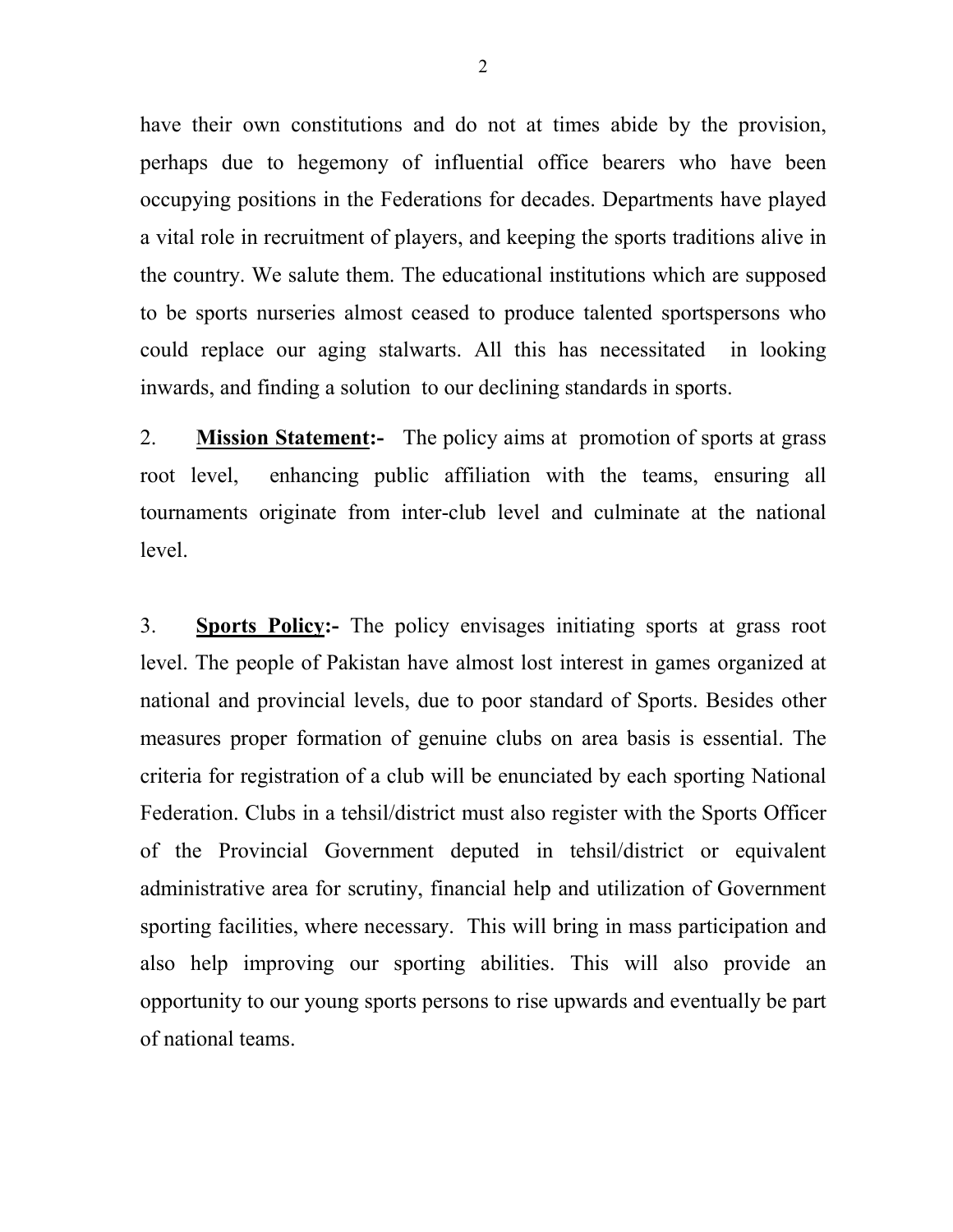4. **Games selected for Club based Tournaments:-** The Policy of holding Club based tournaments will be applicable to all the National Sports Federations, formed on club basis and affiliated with Pakistan Sports Board.

5. **Tournaments to be organized:-** The National Sports Federations affiliated with PSB should organize National Senior, National Junior/Youth and National Women Tournaments ( where applicable) every year. Calendar of activities for the next Calendar year will be issued by each Federation latest by 30<sup>th</sup> November every year. Following sequence of action will be adopted at various tiers:-

## **a. Club Tournaments**

- (1) These will be held by District and Tehsil Associations where feasible in close coordination with District and Tehsil Sports Officers and Local Governments Officials.
- (2) Registered Clubs in Districts will participate in the Tournaments.
- (3) After holding these Tournaments, District teams will be formed to participate in Provincial level Tournaments.

## b. **Inter District Tournaments**

- (1) On culmination of Club level Tournaments, district teams will be formed which will participate in Inter District Tournaments.
- (2) Inter District Tournaments will be organized by the Provincial Associations of that games in coordination with Provincial Sports Boards and National Sports Federations.
- (3) At the end of these Tournaments, a team will be selected to represent the Province.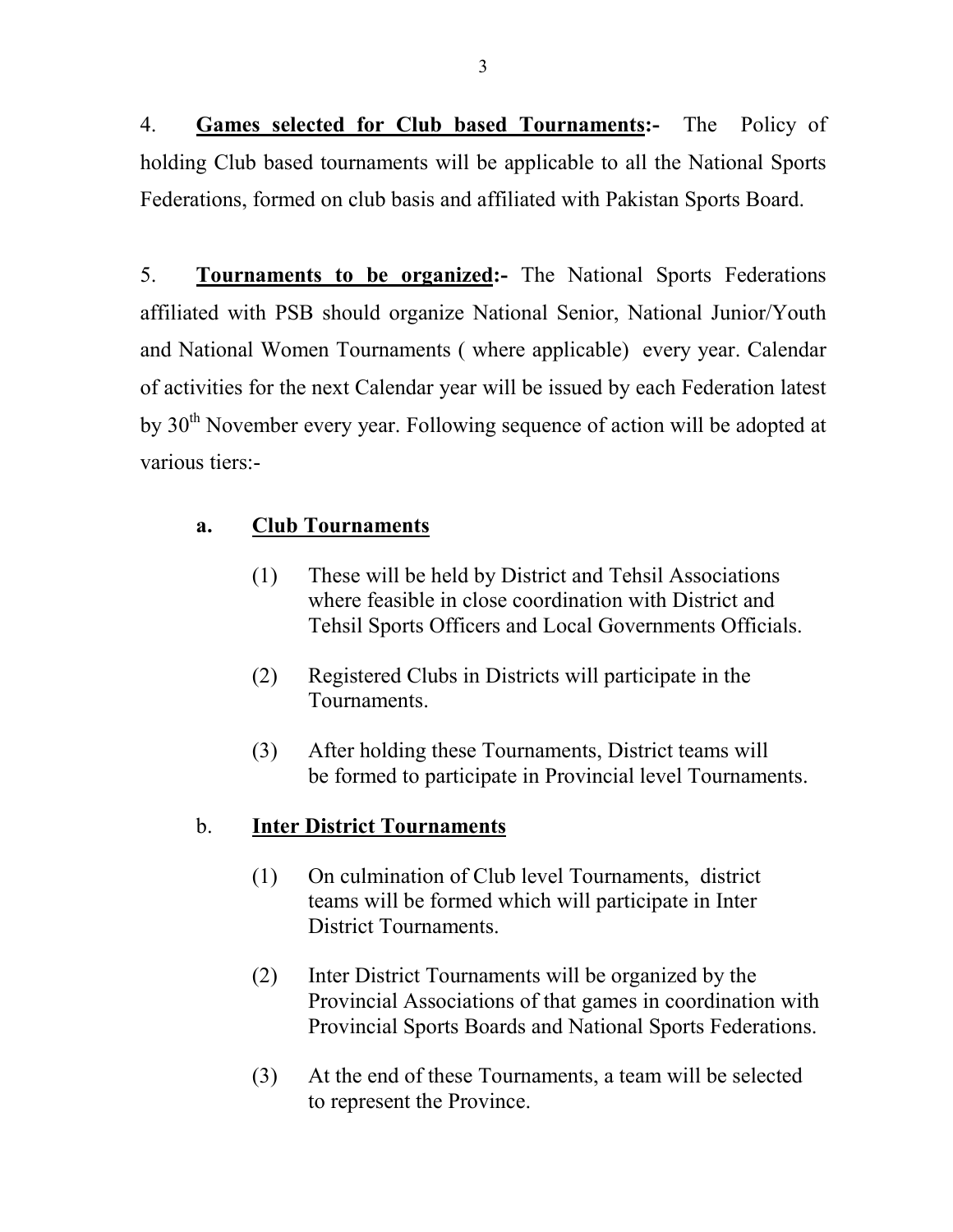#### c. **National Tournaments**

- (1) On formation of Provincial teams, National Tournaments will be organized by National Federations of respective games. One team each from Provinces, Islamabad, AJK, FATA & Northern Areas and one team each from affiliated departments will participate.
- (2) National Federations will hold these tournaments in coordination with Pakistan Sports Board.
- (3) On culmination of National level Tournaments, National Teams will be selected to participate in International Tournaments.
- d. **National Games:-** National Games will continue to be organized as per policy of Pakistan Olympic Association.

6. **Role of Pakistan Sports Board:**– In addition to the tasks already being performed by Pakistan Sports Board, it will undertake the following tasks to assist in implementation of Sports Policy, namely:-

- a. Assist National Federations in holding of national level tournaments by providing sporting facilities free of any charge. Sports facilities under this policy will mean playing fields and grounds only.
- b. Assist National Federations in selection of National Teams.
- c. Adjudicate as representative of the Government of Pakistan on any matter requiring adjudication with respect to "Sports Policy".
- d. Construct Sports Complexes for these games down to every District Headquarters in Phase-I and tehsil Headquarters in Phase-II on availability of funds.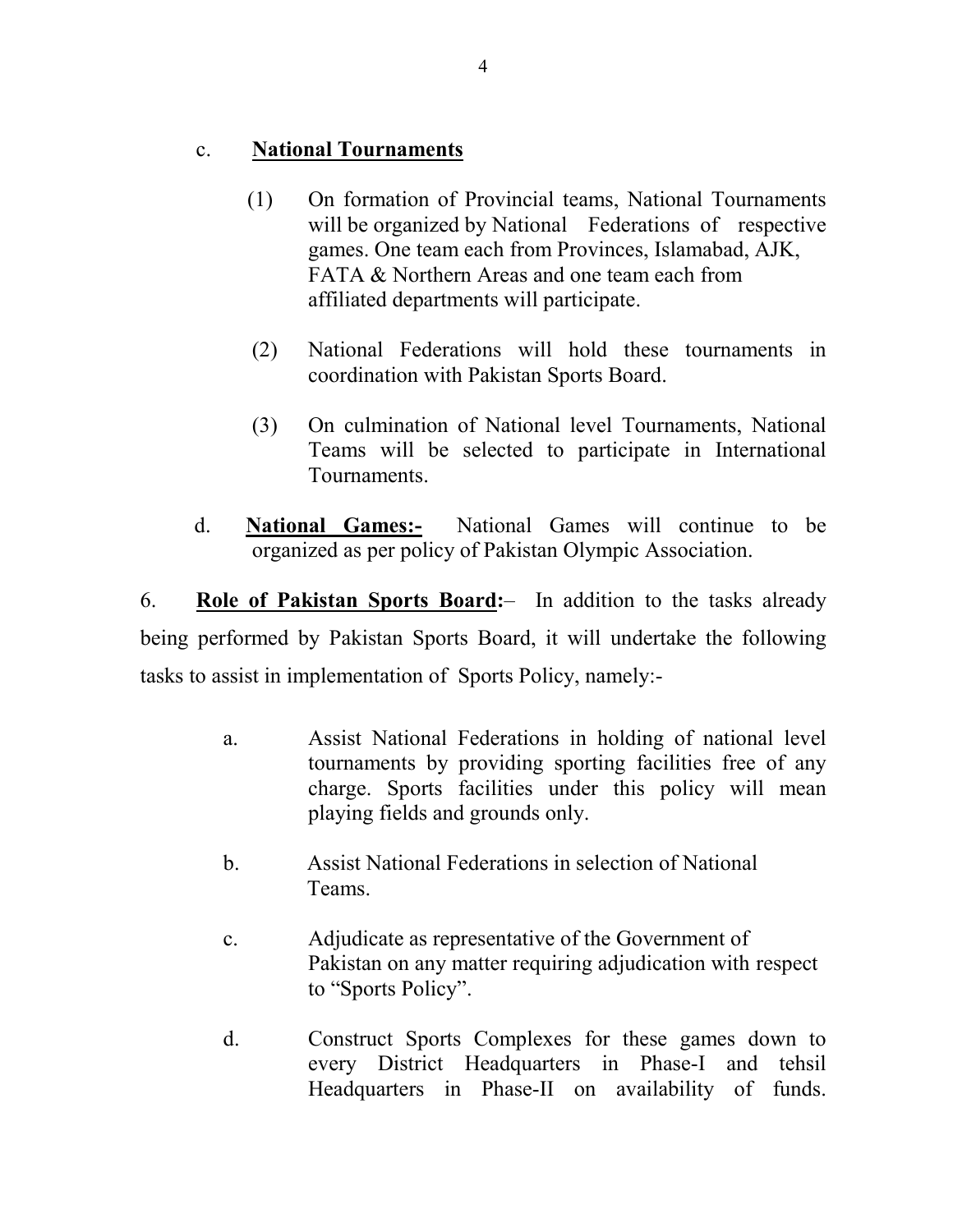However, these complexes on completion will be handed over to local governments and District or Tehsil Sports Organizations for maintenance and use.

## 7. **Provincial Sports Boards**

- a. All Provinces including AJK, FATA and Northern Areas will appoint Sports Officer down to Tehsil and corresponding level with requisite staff to implement this Sports Policy as soon as possible.
- b. Provincial Sports Boards will assist Provincial Associations of all these games in conduct of Provincial level Tournaments.
- c. Provincial Sports Boards will instruct District and Tehsil Sports Officers to organize local tournaments as enumerated above in coordination with corresponding associations**.**

### 8. **Role of Civil Administration**

- a. Civil Administration at district level will play the most important part in implementing this policy.
- b. They will coordinate holding of tournaments at district level and Tehsil level (where possible).
- c. They will ensure maintenance and availability of sports infrastructure to conduct these tournaments.
- d. They will assist Sports Officers and members of local associations in raising funds for tournaments and training of their respective teams.
- e. They will provide all possible assistance for training of teams for their districts or tehsils, as the case may be.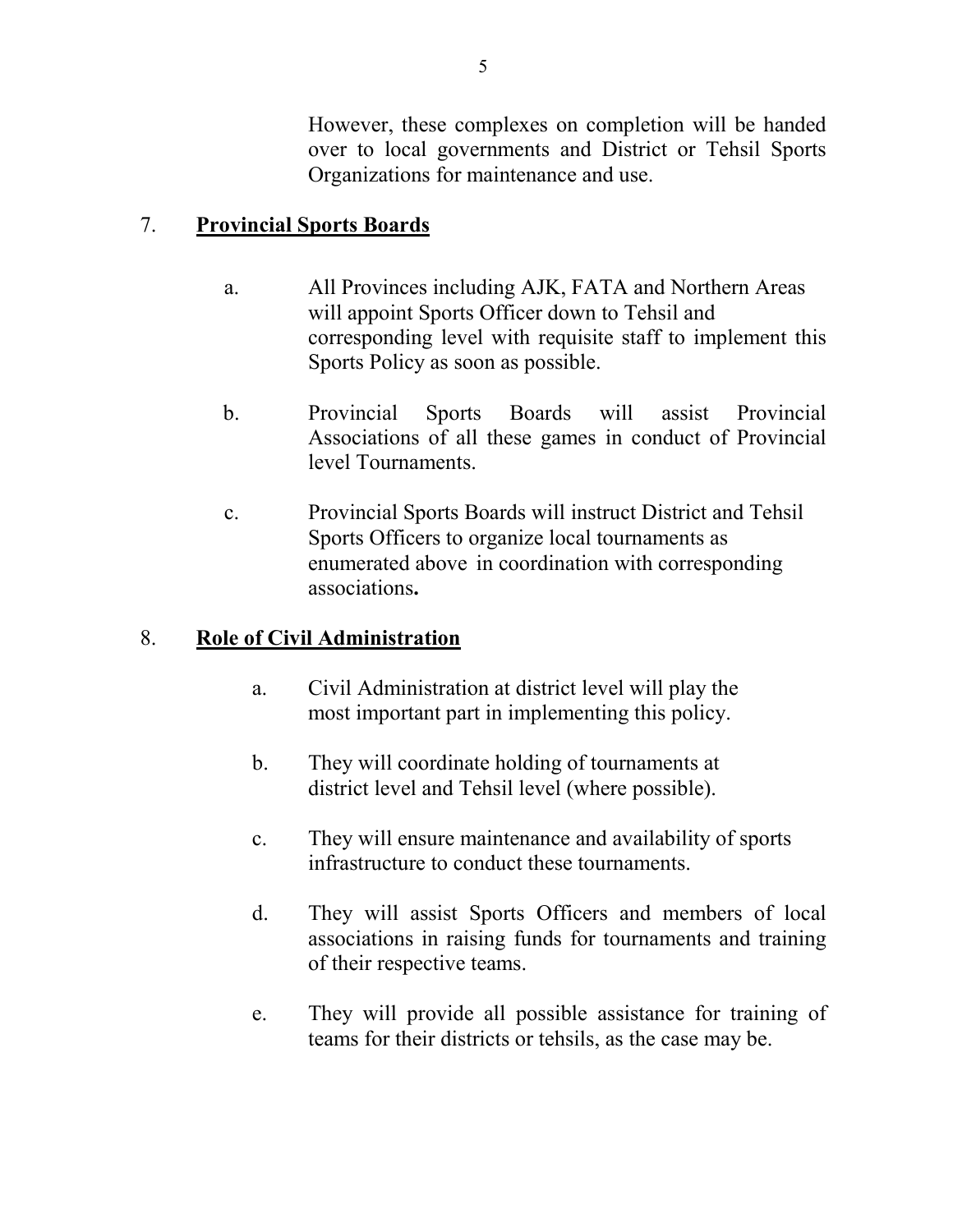f. Due recognition will be given to these civil administration officials for meritorious performance in the field of sports.

9. **Provincial Governments**:- All Provincial Governments and the Government of Islamabad, AJK, FATA and Northern Areas will issue their own instructions in line with this policy for its implementation. All the Provincial Governments will promote the popular games of their Provinces.

10. **National Sports Federations:-** National Federations will be restructured on the following lines, within one year, namely:-

#### a. **Applicable to National Federations**

- (1) Their voting members, and executive bodies will comprise Provincial Associations and corresponding Associations of Islamabad, AJK, FATA and Northern Areas with Punjab, Sindh, NWFP, Balochistan with two votes each. Islamabad, AJK, FATA and NA and affiliated departments will have one vote each.
- (2) They will raise and organize Provincial Associations, where not in existence presently, within one year of issue of this policy.
- **(**3) Provincial Associations will be elected directly by District Associations. Islamabad Associations will be elected by the Clubs.
- (4) District/Tehsil Associations will be elected by member clubs.

#### (5) **Tenure restriction of Office-Bearers**

 (a) One tenure of any member of Federation or Association will be of four years only.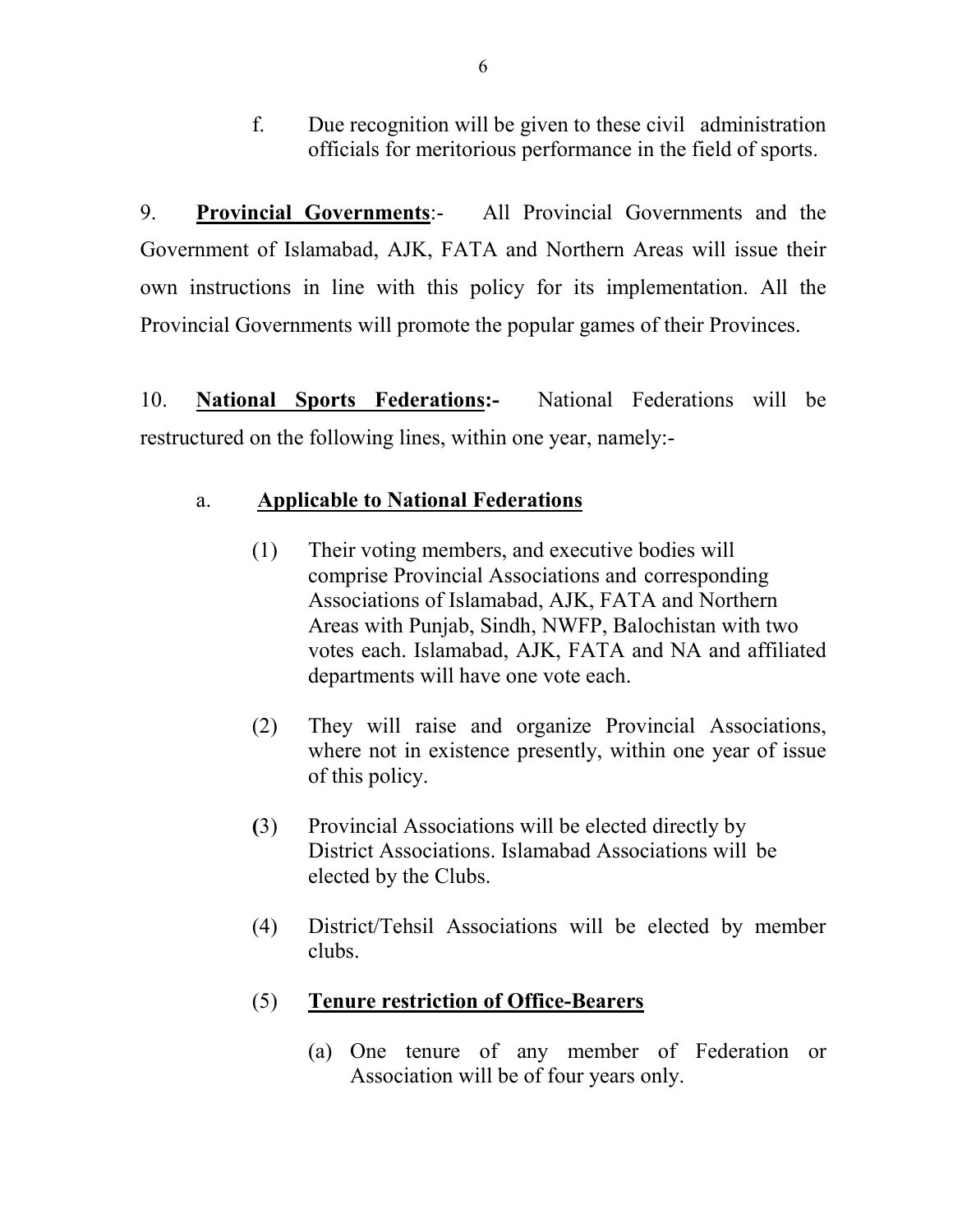- (b) President, Honorary Secretary and the Treasurer will be allowed a maximum of two tenures, in any office of the Federation or Association, after which they will become ineligible for holding the same posts of that particular Federation or Association. However, they will be allowed to contest for next higher Post/Association at any time.
- (c) Tenure restrictions will not be applicable on the office-bearers of the Federations holding posts of President or Secretary of World/Asian Federation.
- (d) An office bearer of one Federation or Association, except the representatives of departments, will not be allowed to be a member of any other Federation or Association within the country. He will however be allowed to hold office in International Federations or Associations without any bar.
- b. **Women Sports:-** All Sports Federations will organize appropriate sports for women. Women Wings(where feasible) will be created in Federations/Associations.

#### c. **Elections as per this Policy**

- (I) All Federations will organize themselves in line with this policy by holding elections from club level upwards in all Tehsils/Districts or Corresponding administrative units of the country.
- (2) Representatives of Pakistan Sports Board and Provincial Sports Boards will be invited as under:-
	- (a) Election of National Reps. of PSB. Sports Federations:
	- (b) Elections of Provincial Reps. of Associations: Provincial Sports

Boards.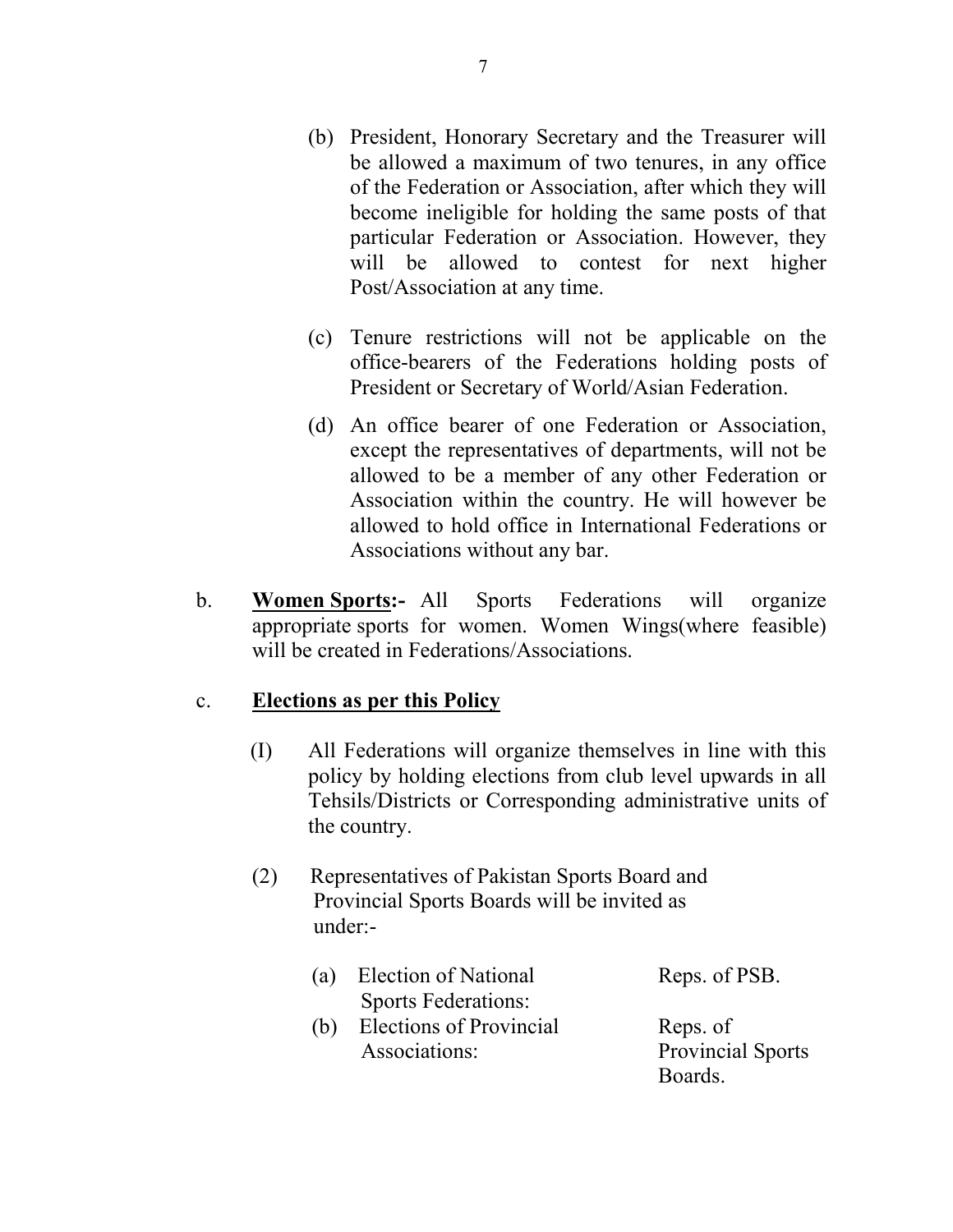| (c) Election of District | District S |
|--------------------------|------------|
| Associations:            | Officers.  |

District Sports

 (d) Election of Clubs: Tehsil Sports Officer/District Sports Officer

- (3) Federations may ask for any assistance from Provincial and Pakistan Sports Board as deemed necessary for conduct of smooth elections to form sporting bodies from District upwards in line with this policy.
- d. One individual will be allowed to represent one club, or district only. Violator will be liable to disciplinary action by the Provincial or Pakistan Sports Board, as the case may be.
- e. The implementation of these instructions will be completed within one year of issue of this policy.

### 11. **National and Provincial Olympic Committees**

- a. These will be elected by constituent National Sports Federations/Departments and Provincial Sports Associations.
- b. One tenure of any office bearer of these committees will be of four years.
- c. President, Secretary and Treasurer will be allowed two tenures only. They will become ineligible for any office after two tenures and must vacate their position for new incumbents. However, an individual will be allowed to contest for next higher Association at any time.

### 12. **Sports Policy for educational institutions**

 a. Ministry of Education will create a Sports Cell to monitor all sports activities of Boards of Intermediate and Secondary Education in implementing instructions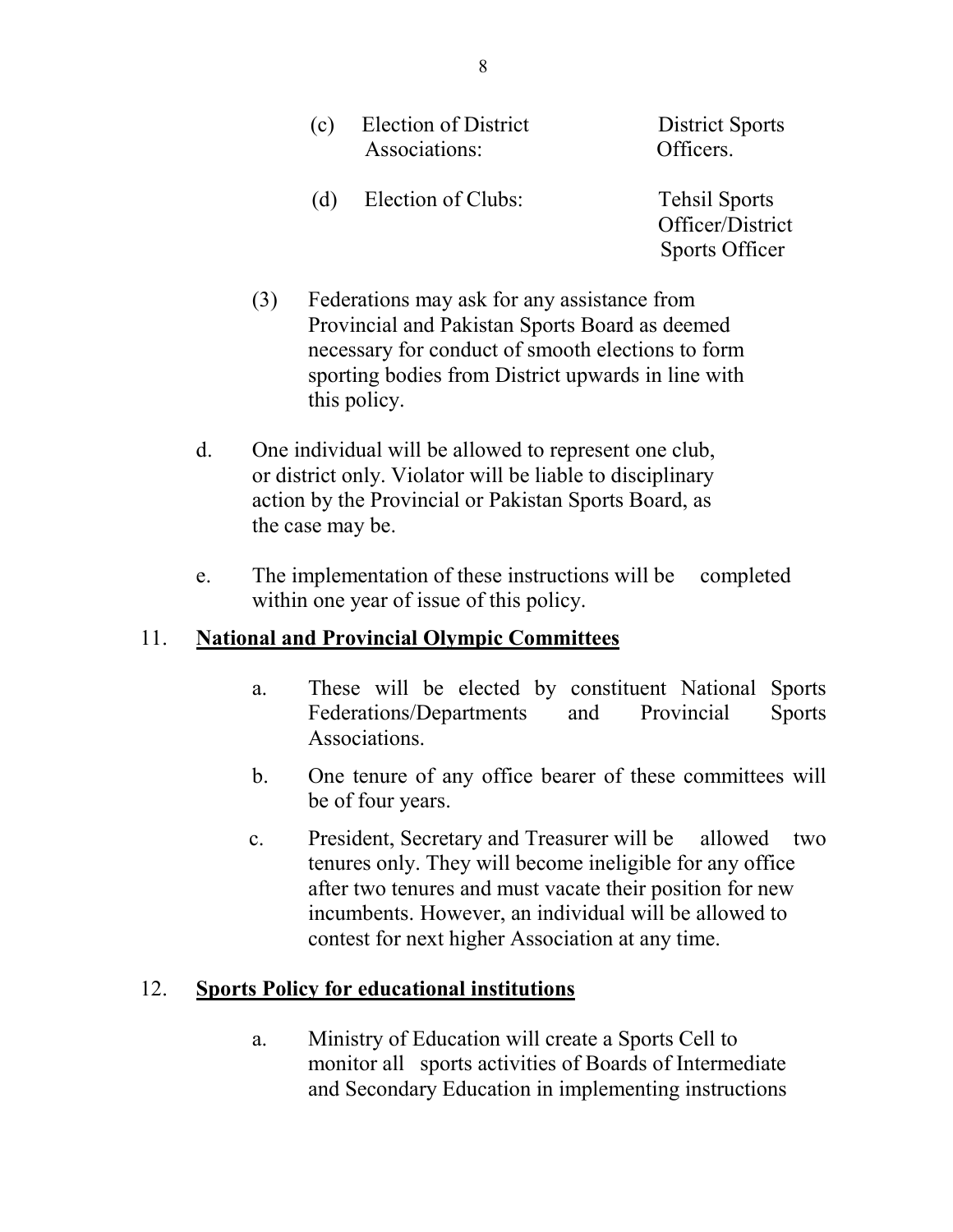pertaining to educational institutions. Higher Education Commission will monitor all the activities at University level.

- b. Every School to participate in minimum of 4 games including Martial Arts. Each College must have at least 6 teams including Athletics.
- c. The choice of selecting Games will be of the concerned Education Institution.
- d. All schools to organize proper games in games period, a minimum of two periods per week.
- e. All schools, colleges and equivalent institutions and above, to create sports facilities or get affiliated with sports grounds within one year. Failure to do so will make these schools and colleges liable for action against them as considered appropriate by the Ministry of Education.
- f. The Ministry of Education to establish a separate directorate to handle and monitor sports affairs preferably headed by an officer in Basic Pay Scale 20.

13. **Sports academies**:- On availability of funds, Pakistan Sports Board will create an academy (Residential) in selected games at Islamabad. Minimum of one academy each will be created by each Province based on local talent:-

- a. Boys of 12 years of age in class 7th, will be selected and put in these academies.
- b. These academies will hire the services of the best coaches, and International level sporting infrastructure will be created for their use.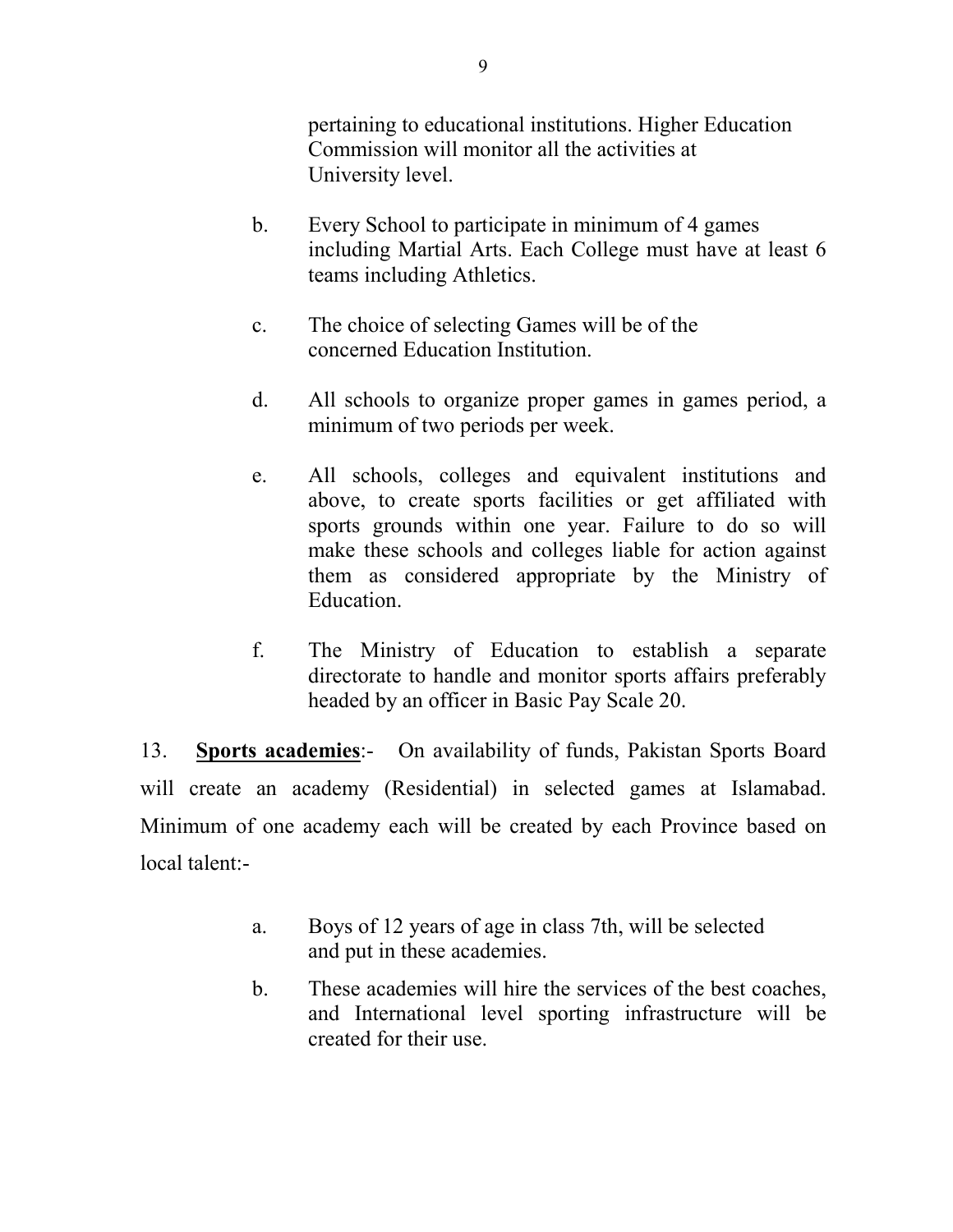- c. Students, besides going through normal academic pursuits, will be trained on most modern lines in various sporting disciplines.
- d. Students who will complete F.A./F.Sc in these academies by the age of 18 years, will have undergone enough training to be part of National Teams.
- e. These will be residential academies run on the lines of Cadet Colleges.
- f. The main stress in these academies will be on sports.

14. **Financial donors**:- The donations to any Sports Board or institution recognized by the Federal Government for the purposes of promoting, controlling or regulating any sport or game, are exempt under clause (61) (i) of Part-I of the Second Schedule to the Income Tax Ordinance 2001, up to the following extent:-

- a. In case of a company fifteen percent of the taxable income of the person for the year, and
- b. In other cases upto thirty percent of the taxable income of person for the year.

 Note: Apart from above, exemption is available under Clause (98) Part-1 of Second Schedule to the Income Tax Ordinance, 2001 in respect of any income derived by any Board or other organization established in Pakistan for the purpose of controlling, regulating or encouraging major games and Sports recognized by Government.

15. **Conclusion**:- This policy will "Insha Allah" give opportunity to our sportspersons to excel beyond the frontiers of our beloved country and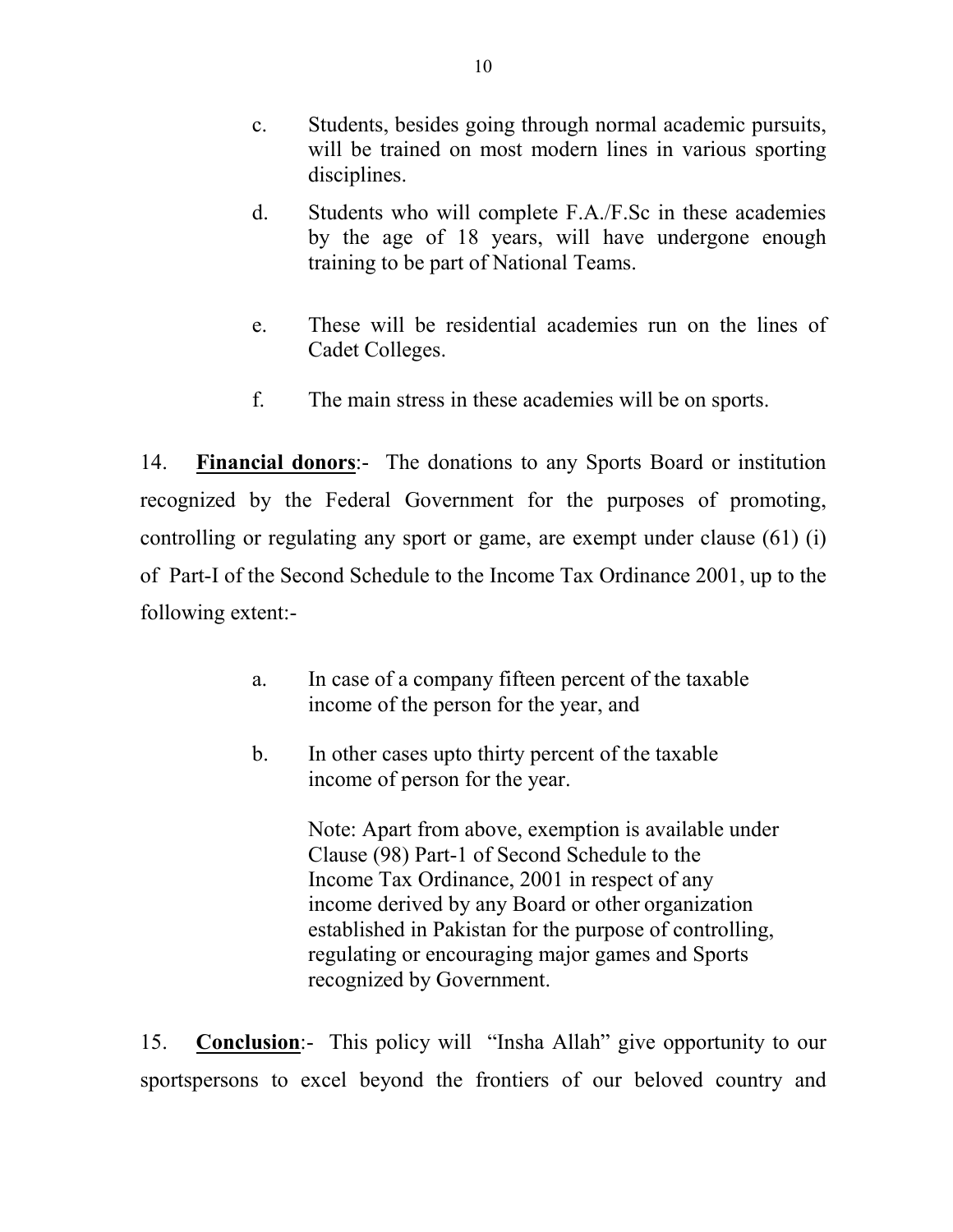achieve laurels at International Level in the coming years. The Government of Pakistan, however, reserves the right to modify any of the above, staying within the main parameter of this policy. May "Allah Almighty" help us to achieve glory in the field of sports and make our future generations the proudest Pakistanis. !Ameen!

\*\*\*\*\*